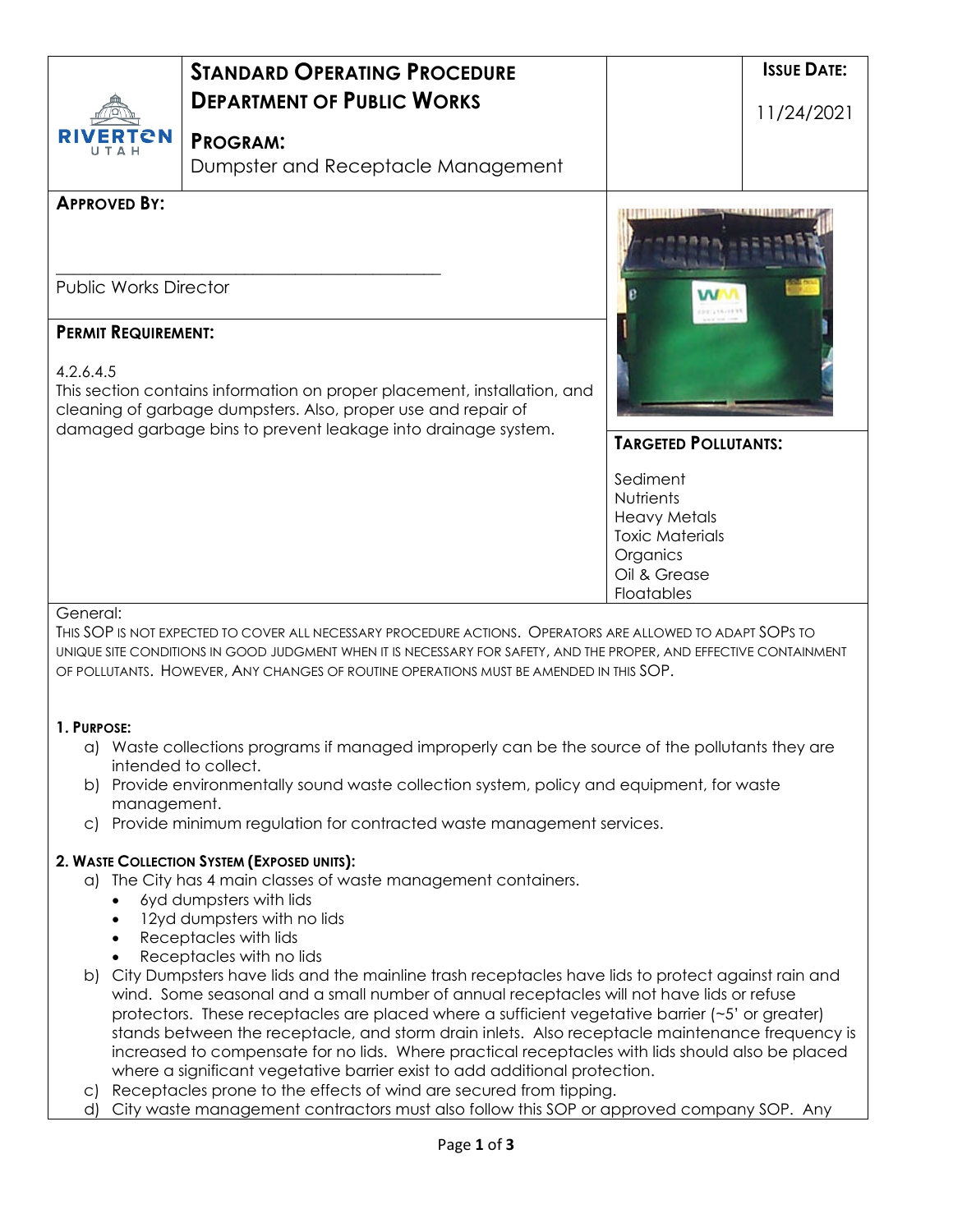|                                                                                                                     | <b>STANDARD OPERATING PROCEDURE</b>                                                                                                                                                          |  | <b>ISSUE DATE:</b> |  |  |  |  |
|---------------------------------------------------------------------------------------------------------------------|----------------------------------------------------------------------------------------------------------------------------------------------------------------------------------------------|--|--------------------|--|--|--|--|
|                                                                                                                     | <b>DEPARTMENT OF PUBLIC WORKS</b>                                                                                                                                                            |  | 11/24/2021         |  |  |  |  |
| ERTCN                                                                                                               | <b>PROGRAM:</b>                                                                                                                                                                              |  |                    |  |  |  |  |
|                                                                                                                     | Dumpster and Receptacle Management                                                                                                                                                           |  |                    |  |  |  |  |
|                                                                                                                     | such alternate SOPs will made a part of this SOP.                                                                                                                                            |  |                    |  |  |  |  |
|                                                                                                                     | 3. WASTE DISPOSAL RESTRICTIONS FOR ALL WASTE SCHEDULED FOR THE TRANS-JORDAN LANDFILL:                                                                                                        |  |                    |  |  |  |  |
|                                                                                                                     | a) Review MSDS for disposal requirements. Review Trans-Jordan Landfill regulations for additional                                                                                            |  |                    |  |  |  |  |
|                                                                                                                     | restrictions and understand the prohibited hazardous waste.<br>Generally this is:                                                                                                            |  |                    |  |  |  |  |
| $\triangleright$ Liquid:                                                                                            |                                                                                                                                                                                              |  |                    |  |  |  |  |
| $\bullet$                                                                                                           | paint                                                                                                                                                                                        |  |                    |  |  |  |  |
| $\bullet$<br>$\bullet$                                                                                              | pesticides/fertilizers<br>oil (all types)                                                                                                                                                    |  |                    |  |  |  |  |
| $\bullet$                                                                                                           | antifreeze                                                                                                                                                                                   |  |                    |  |  |  |  |
| $\bullet$                                                                                                           | batteries                                                                                                                                                                                    |  |                    |  |  |  |  |
| $\bullet$                                                                                                           | liquid chemicals<br>etc.                                                                                                                                                                     |  |                    |  |  |  |  |
|                                                                                                                     |                                                                                                                                                                                              |  |                    |  |  |  |  |
|                                                                                                                     | (All the above hazardous waste can be disposed in dumpsters, if the liquid is contained in<br>sorbent material, e.g. loose sorbents, pads, booms etc., and dried such that it will not drip. |  |                    |  |  |  |  |
|                                                                                                                     | This is intended for spill cleanup but not for whole sale disposal of out dated or spent liquid                                                                                              |  |                    |  |  |  |  |
|                                                                                                                     | hazardous waste. When disposal of out dated or spent liquid is needed contact the Salt                                                                                                       |  |                    |  |  |  |  |
|                                                                                                                     | Lake Valley Health Department (SLVHD) for instructions and locations, 801-313-6697).                                                                                                         |  |                    |  |  |  |  |
| Solids:<br>➤                                                                                                        |                                                                                                                                                                                              |  |                    |  |  |  |  |
| Ink Jet Cartridges. (Contact the purchasing department for collection, reuse and disposal).<br>Tires                |                                                                                                                                                                                              |  |                    |  |  |  |  |
|                                                                                                                     |                                                                                                                                                                                              |  |                    |  |  |  |  |
|                                                                                                                     | b) Lookup and follow disposal procedures for disposal of waste at other EPA approved sites, the<br>SLVHD $\#$ is a good resource, 801-313-6697.                                              |  |                    |  |  |  |  |
|                                                                                                                     |                                                                                                                                                                                              |  |                    |  |  |  |  |
|                                                                                                                     | 4. COLLECTION AND INSPECTION (DUMPSTERS AND RECEPTACLES):                                                                                                                                    |  |                    |  |  |  |  |
| a) Inspect the following areas at each collection cycle, per Waste Management Inspection Log.<br>Generally that is: |                                                                                                                                                                                              |  |                    |  |  |  |  |
| 1.                                                                                                                  | Inspect for leaking or broken containers.                                                                                                                                                    |  |                    |  |  |  |  |
|                                                                                                                     | 2. Record trash levels.                                                                                                                                                                      |  |                    |  |  |  |  |
|                                                                                                                     | 3. Record when lids are not closed and receptacles not strapped.<br>4. Record when hazardous and improper waste is noticed. Handle hazardous and improper                                    |  |                    |  |  |  |  |
|                                                                                                                     | waste per item 3 of this SOP "WASTE DISPOSAL RESTRICTIONS FOR ALL WASTE SCHEDULED FOR                                                                                                        |  |                    |  |  |  |  |
|                                                                                                                     | THE TRANS-JORDAN LANDFILL" and per "Internal Spill Procedure SOP."<br>b) Close lids and secure light receptacles from tipping.                                                               |  |                    |  |  |  |  |
| $\mathsf{C}$                                                                                                        | Prevent liquids from draining from vehicle during transport.                                                                                                                                 |  |                    |  |  |  |  |
|                                                                                                                     | 5. COLLECTION FREQUENCY (DUMPSTERS AND RECEPTACLES):                                                                                                                                         |  |                    |  |  |  |  |
| a) Dumpsters are picked up                                                                                          |                                                                                                                                                                                              |  |                    |  |  |  |  |
|                                                                                                                     | b) Lid Receptacles are picked up<br>c) Open receptacles are picked up daily.                                                                                                                 |  |                    |  |  |  |  |
| d) Special events are handled on a case basis but minimum at end of day.                                            |                                                                                                                                                                                              |  |                    |  |  |  |  |
| e)                                                                                                                  | Increase pickup frequency as needed according to the Waste Management Inspection Log.xls                                                                                                     |  |                    |  |  |  |  |
|                                                                                                                     | 5. TWELVE YD DUMPSTERS (INTERNAL USE):                                                                                                                                                       |  |                    |  |  |  |  |
|                                                                                                                     | a) 12yd dumpsters must be retrofitted to contain the pollutants it receives. Prevent trash carried by                                                                                        |  |                    |  |  |  |  |